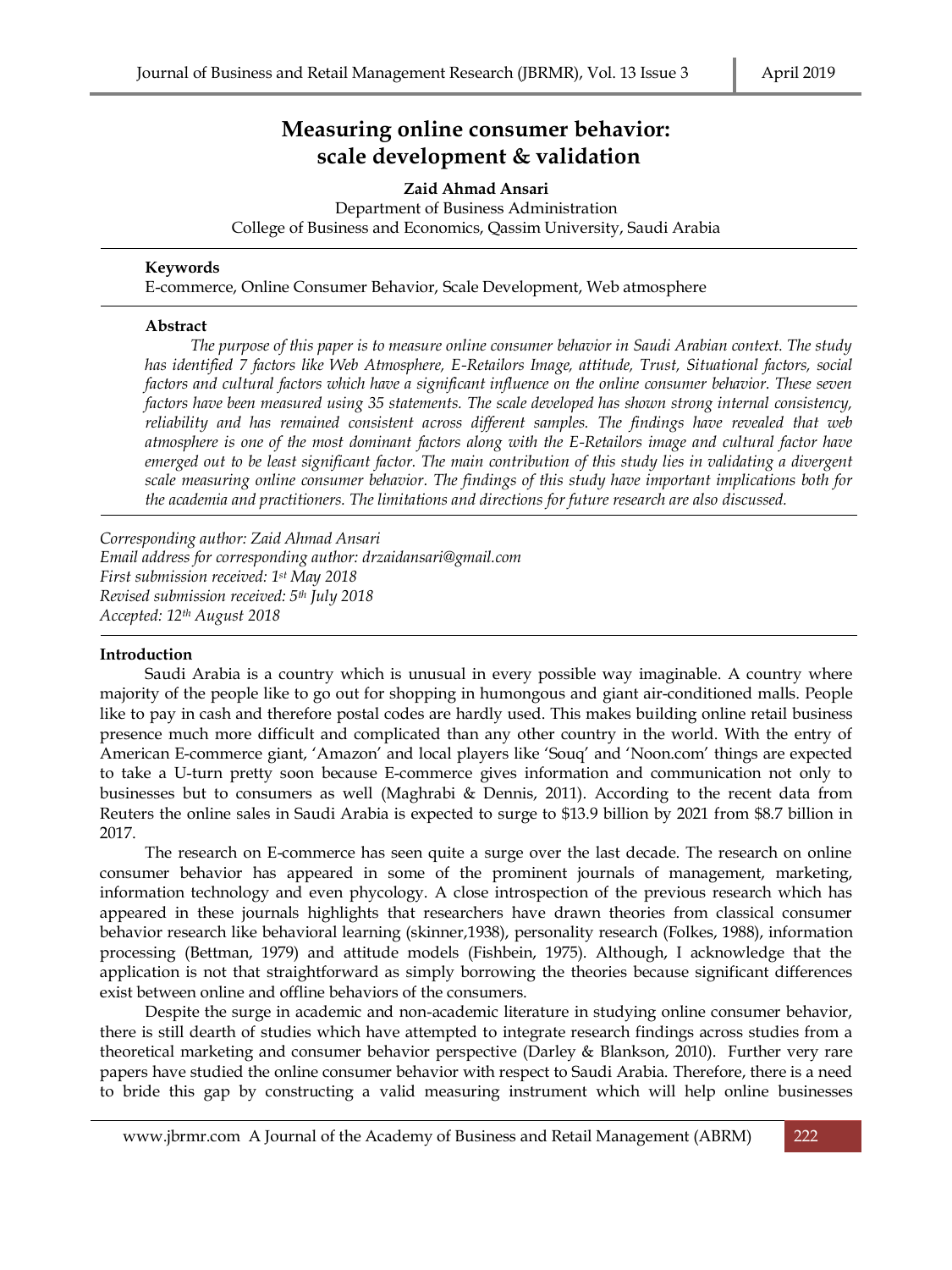understand the major factors which have an influence on the overall consumer behavior. Despite encouraging and high online growth rates researchers argue that many customers who search products on multiple online sites abandon their purchase decisions Talal Al et al., (2010). This is critical because previous research has highlighted that acquiring new customers may be five times costlier than acquiring an old one (Bhattacherjee, 2001; Crego & Schiffrin, 1995; Petrissans, 1999).

Therefore, the objective of this paper is to construct, test and validate a scale for measuring online consumer behavior in E-commerce with special emphasis on the Saudi Arabia. Researchers have considered E-commerce as a reference point because there is a paucity of studies in the available literature. Researcher has tried to bridge this gap by constructing a highly valid and reliable scale which measures the consumer behavior in E-commerce. The rest of the paper is organized into 5 main sections. First, a thorough review of literature has been conducted highlighting all the previous measures of ecommerce. Second, highly valid and reliable scale development procedures as per the recommendations of Churchill (1979) and Hinkin (1995) have been discussed. Third, the researcher has discussed the implications of the study along with the limitations and directions for future research.

#### **Review of literature**

Escalation in internet usage pushed the commerce into digital age, affecting almost every aspect of day to day life, from knowledge to acquisition of the products and services (Kim & Lennon, 2008). Recently internet prevalence intensified the study of consumer based electronic commerce (Cheung, Chan, & Limayem, 2005). The significant growth in the literature of online consumer behavior is highly acknowledged over the last decade (Darley, Blankson, & Luethge, 2010) and consequently it has become an emerging area of research (Cheung et al., 2005).

According to Cheung at al. (2005) online consumer behavior became one of the emerging areas of research since 2000, due to dramatic increase in the number of publications per year. The literature reveals that, most of the discussion related to consumer behavior confines to its factors or components. Researchers have different opinions when defining the components of the consumer behavior. The literature also revealed that consumer behavior is measured through diverse factors. One of the major and most important component discussed in the literature is related to web atmosphere which includes a number of web specific aspects like, experience with internet and internet self-efficacy (Aljukhadar & Senecal 2011); online risk (Bianchi & Andrews 2012); online technology enjoyment, familiarity with online transactions, and online purchase intension (Chen & Barnes 2007); navigation (Childers, Carr, Peck, & Carson, 2001); screen clarity, content relevance, and link relevance (Demangeot & Broderick 2007); characteristics and evaluation of websites (Kim, Yang, & Yong Kim, 2013); Navigation (Liang & Lai 2002); web experience and site quality (McKnight, Choudhury, & Kacmar, 2002); interface (Schoenbachler & Gordon 2002) are frequently studied in consumer behavior studies.

Second widely discussed component or factor of consumer behavior is e-retailers image which covers company size and reputation (Chen & Barnes 2007); retailer image and reputation (Constantinides, 2004; Dennis, Merrilees, Jayawardhena, & Tiu Wright, 2009; Eurofood, 2000); retailer reputation (Kim, Yang, and Yong Kim, 2013; Korgaonkar, Silverblatt, & Girard, 2006). Highlighting the importance image in e-commerce Boulding (1956) reported "image" signifies comprehensive evaluation or rating of something in such a way that guide the actions of consumers. Similarly, Constantinides, (2004) suggested that retailer image and reputation help in reduction of customer anxiety by lowering transaction risks and by enhances virtual interactions.

Third important component discussed in the literature of consumer behavior is consumer's attitude (Bhattacherjee, 2000; Bianchi & Andrews 2012; Chan, Cheung, Kwong, Limayem, & Zhu, 2003; Childers, Carr, Peck, & Carson, 2001; Goldsmith & Bridges 2000; Hansen 2008; Kang, Hahn, Fortin, Hyun, & Eom, 2006; Koernig, 2003; Lim, & Dubinsky, 2005; Menon, & Kahn, 2002; Schiffman, Sherman, & Long, 2003; Shim, Eastlick, Lotz, & Warrington, 2001; Song, & Zahedi, 2005; Sorce, Perotti, & Widrick, 2005)

Fourth subsequent factor of consumer behavior is trust which includes disposition to trust, institution-based trust, trusting beliefs, and trusting intentions (McKnight, Choudhury, & Kacmar, 2002), propensity to trust (Bianchi & Andrews 2012; Aljukhadar & Senecal 2011; Chen & Barnes 2007; Cheung, &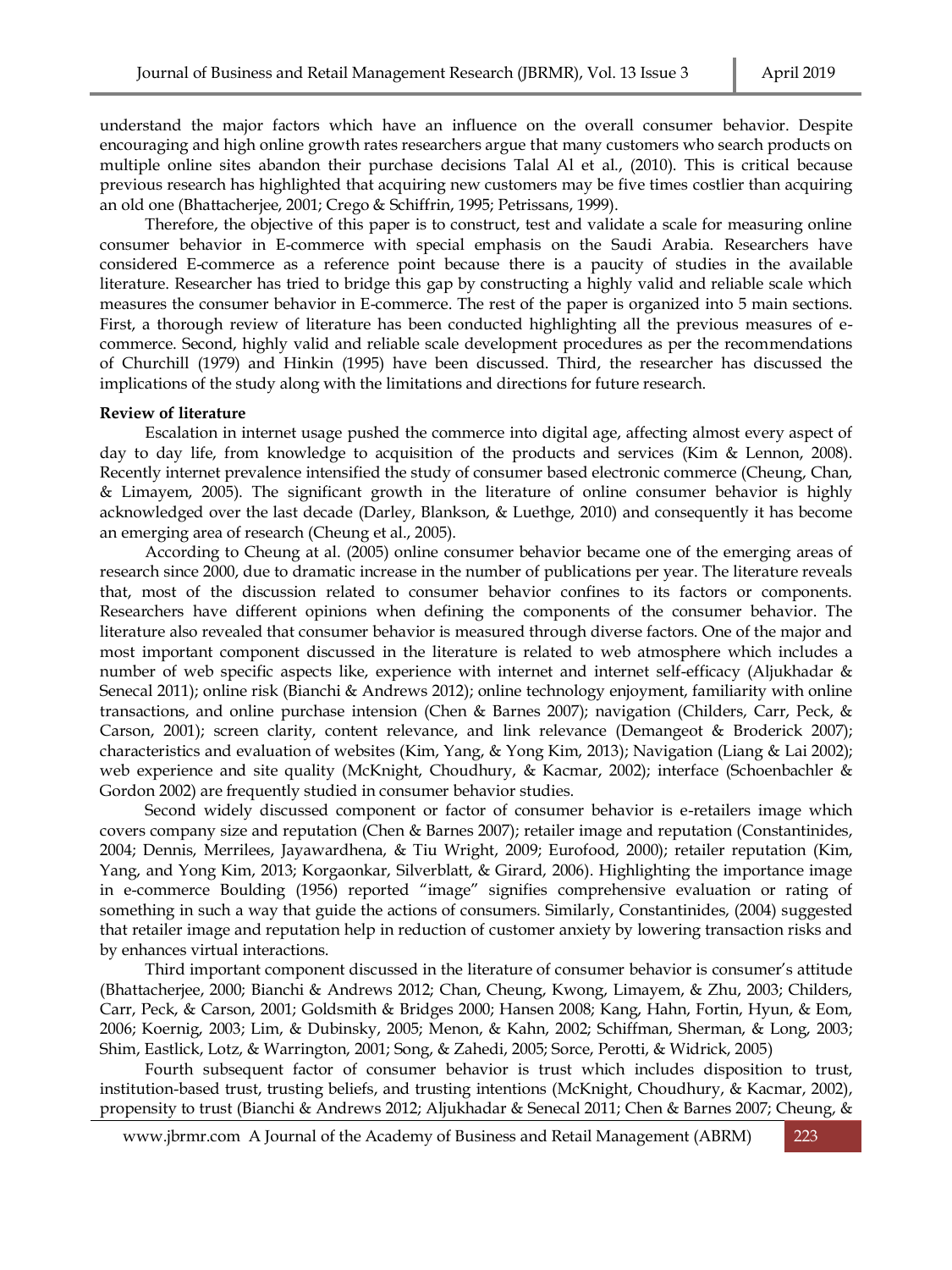Lee, 2001; Fung, & Lee, 1999), benevolence trust (Cho, 2006), interpersonal trust (Das, Echambadi, McCardle, & Luckett, 2003), trust (Dash, & Saji, 2008; Falk, Schepers, Hammerschmidt, & Bauer, 2007; Jarvenpaa, Tractinsky, & Vitale, 2000; Lee, & Turban, 2001; Jiang, Jones, & Javie, 2008; Lee, Kim, & Moon, 2000).

One of the other widely discussed components include situational factors of e-consumer (Darley, Blankson, & Luethge, 2010; Dennis et al., 2009; Rohm & Swaminathan 2004). Various researchers' e.g Evanschitzky, Iyer, Hesse, & Ahlert, (2004); Szymanski, & Hise, (2000), argue that perception of convenience acts as one of the important situational component in online shopping, and also significantly influences e-satisfaction of consumers (Kim, Kim, & Kandampully, 2009), in this issue Dennis et al. (2009) suggested convenience in online shopping eliminates costs (travel and psychological) and enhances efficiency of e-consumers.

The next subsequent component highlighted in literature of consumer behavior is social factors (Ajzen & Fishbein, 1980; Dennis et al., 2009; Darley, et al., 2010; Engel, Blackwell, & Miniard, 2001; Lim, & Dubinsky, 2005). In context of social factors, the theory of reasoned action (TRA) argues that even wishes of our best friends on purchase of particular items effects our intention (Dennis et al., 2009). Likewise, Rohm & Swaminathan (2004) found that social influence of e-consumers acts as a significant motivator for online shopping. On similar lines Parson (2002) reported that social factors like outside experiences, communication with people of similar interest, peer group membership, and social status acts as valid motivators of online shopping.

Other main component widely discussed by researchers is cultural factors (Barnes, Bauer, Neumann, & Huber, 2007; Bianchi & Andrews 2012; Darley, et al., 2010; Davis, Wang, & Lindridge, 2008; Engel, et al. 2001; Keen, Ruyter, Wetzels, & Feinberg, 2000; Khan, Asad, & Mehboob, 2017; Richard, & Habibi, 2016; Shavitt, & Cho, 2016). Highlighting its importance in online consumer behavior, researchers asserted culture has a significant influence on online interferences and e-consumers (Davis, et al., 2008; Mazaheri, Richard, & Laroche, 2011). One of the most challenging tasks in marketing process is gaining and retaining of customers. In this context Kim (1999) proposed customer interface of a store should be designed in such a way that it attracts and retains the cross-cultural customers. Researchers suggested that the retention of the customers is only possible when a website of online stores reflects (Barber & Bardrew 1998) and adapt atmospherics (Chau, Cole, Massey, & O'Keefe 2002) of different cultural nuances. Supporting the notion Hofstede, Steenkamp, & Wedel (1999) agree that cultural nuance is one of the essential stating while studying individual behaviors.

#### **Scale Development**

Present study adopts renowned scale development procedure proposed by Churchill (1979), which is augmented by various eminent researchers like, Anderson & Gerbing (1982); Bagozzi, Youjae, & Lyne, (1991); Nunnally & Bernstein (1994) and Hinkin (1995). The scale development procedure (Bhat & Bashir, 2017) is shown in Fig 1.



Fig. 1 Scale development procedure. Source: Bhat & Bashir (2017).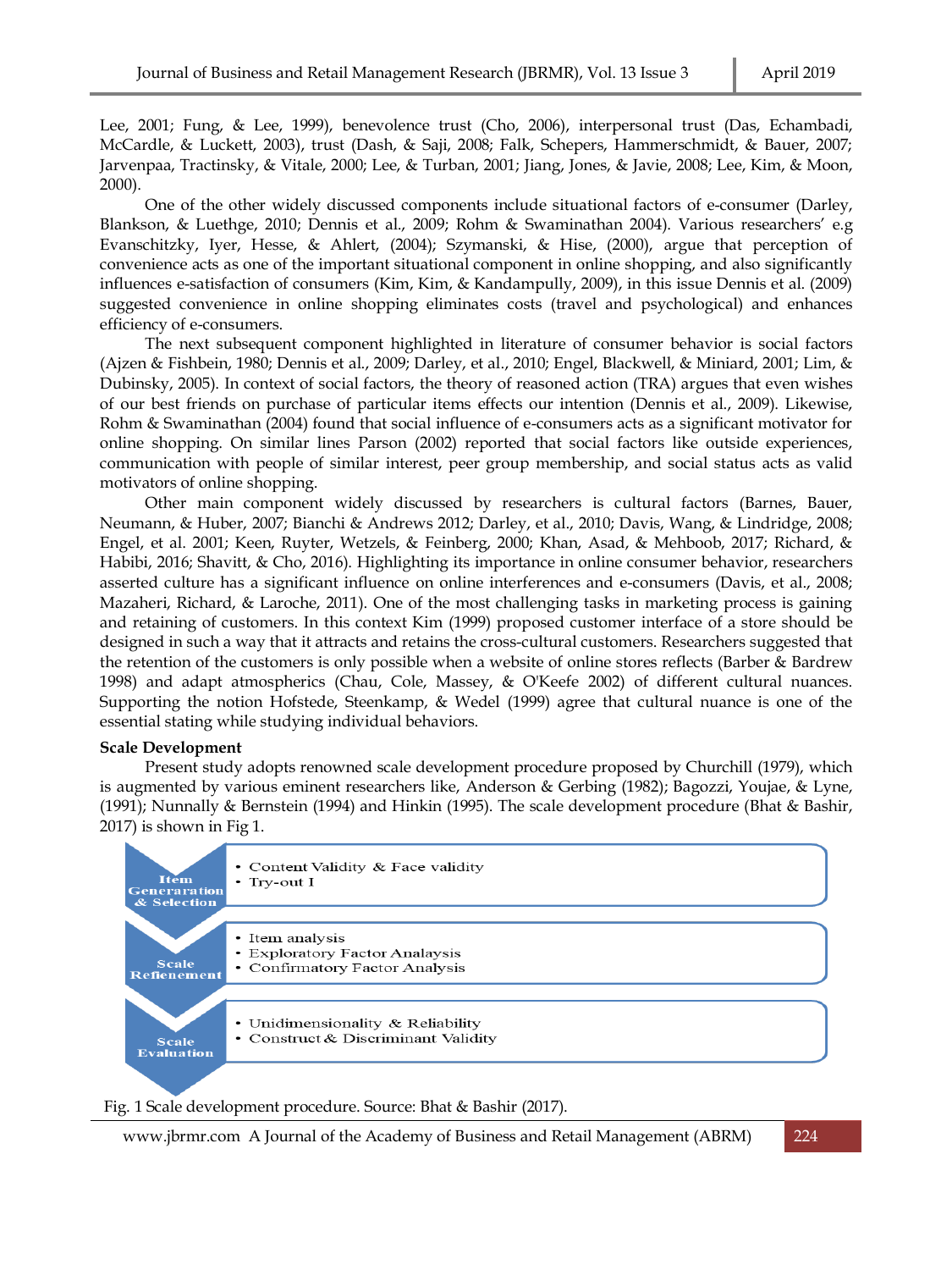# **Phase I: Item generation and selection**

*Content Validity*: In present study deductive method of scale development procedure has been adopted as per the suggestions of Hinkin (1995). To identify the proposed factors of consumer behavior in ecommerce sector an extensive review of literature dealing with various factors of consumer behavior was conducted. Getting insights from literature an initial set of 65 items was framed, each statement of consumer behavior is rated on a 5-point Likert scale with 5 as "strongly agree" and 1 as "strongly disagree".

After item generation, item pool was reviewed by a panel of 10 experts (Professors) on three categories, i.e. "clearly representative", "somewhat representative", and "not representative" (Lin & Hsieh 2011). The result of close scrutiny lead to deletion of 6 overlapping items. After revision the scale was again send to panel of experts at several occasions which lead to elimination of 3 more items. In next stage evaluation of

content validity was carried out by computing content validity ratio (CVR),  $\frac{N\epsilon - N/2}{N/2}$  as

recommended by Lawshe (1975), ('Ne' = no. of experts who favored the item and 'N' is total no. of experts). The calculated CVR value ranged from 0.57 to 0.85 indication a good content validity.

(ii) *Try-out I:* To conduct the pilot testing of consumer behavior scale, draft consisting of 56 items evaluated on a five-point scale (where 1 strongly disagree and 5 strongly agree). The scale was divided into two sections, first part taps demographic information of respondents like; gender, age, qualification, locale, and second part contain 56 statements measuring consumer behavior. A sample of 300 respondents from residents of Saudi Arabia were collected for pilot testing of scale, which is in-line with Parsuraman, Zeithaml, & Berry, (1988); Karatepe, Yavas, & Babakus, (2005); Garg, Rahman, & Qureshi, (2014); and Bhat & Bashir (2017). The respondents of the present study were selected by employing convenience sampling technique, 650 questionnaires were distributed, after repeated reminders only 316 were returned. The collected questionnaires were carefully evaluated for missing information, outliers, and respondent disengagement (Hair et al. 2010). After data cleaning process 16 responses were discarded, the cleaned data set of 300 responses gives a response rate of 46.15%. Out of 300 respondents approx. 80% of respondents were males and 20% were females, similarly 67% of sample belongs to age group of 20-40 and 33% respondents belongs to age group of 41-70. Likewise, 72% of respondents were urban and 28% belong to rural areas. Among 300 respondents 61% were graduates, 23% of respondents holds master's degree and 16% were having doctorate.

#### **Phase II: Scale refinement**

*Item Analysis*: Churchill (1979) recommended calculation of Cronbach α, as foundation stone of scale refinement. Researcher calculated Cronbach α for all the factors of consumer behavior with the help of SPSS 21, the value of alpha ranged from 0.690 to 0.790, but the satisfactory value of  $\alpha$  is 0.7 (Nunnally 1978). To improve the value of Cronbach's alpha researcher rechecked the item to tem correlations for each cluster of items. Items having low correlations were deleted after repeated iterative sequence, which resulted in deletion of 6 items. The improved value of alpha ranged from 0.763 to 0.815.

*Exploratory Factor Analysis*: In refinement phase next step after item analysis is to explore exploratory factor analysis. Researchers conducted exploratory factor analysis on 50 remaining items using SPSS 21.0. EFA determine the state of instrument where there are unknown links between latent and observed variables. Researchers used principal component analysis along with varimax rotation to extract significant factors (Costello, & Osborne, 2005). Items having factor loading > .50 (Karatepe, Yavas, & Babakus, 2005) or communalities < .30 (Hair et al., 1998) were deleted. The value of Kaiser-Meyer-Olkin (KMO) statistics was 0.917 which higher than the value of 0.60 (Tabachnick & Fidell, 1996) which determines the appropriateness of analysis. The EFA further revealed that online consumer behavior scale decomposed into 6 factors with Eigen values greater than 1 which explained 71.56% variance. During the EFA process 8 items were dropped as they did not qualify the minimum criteria mentioned above, finally 42 items covering 7 factors were retained refer to Table 1.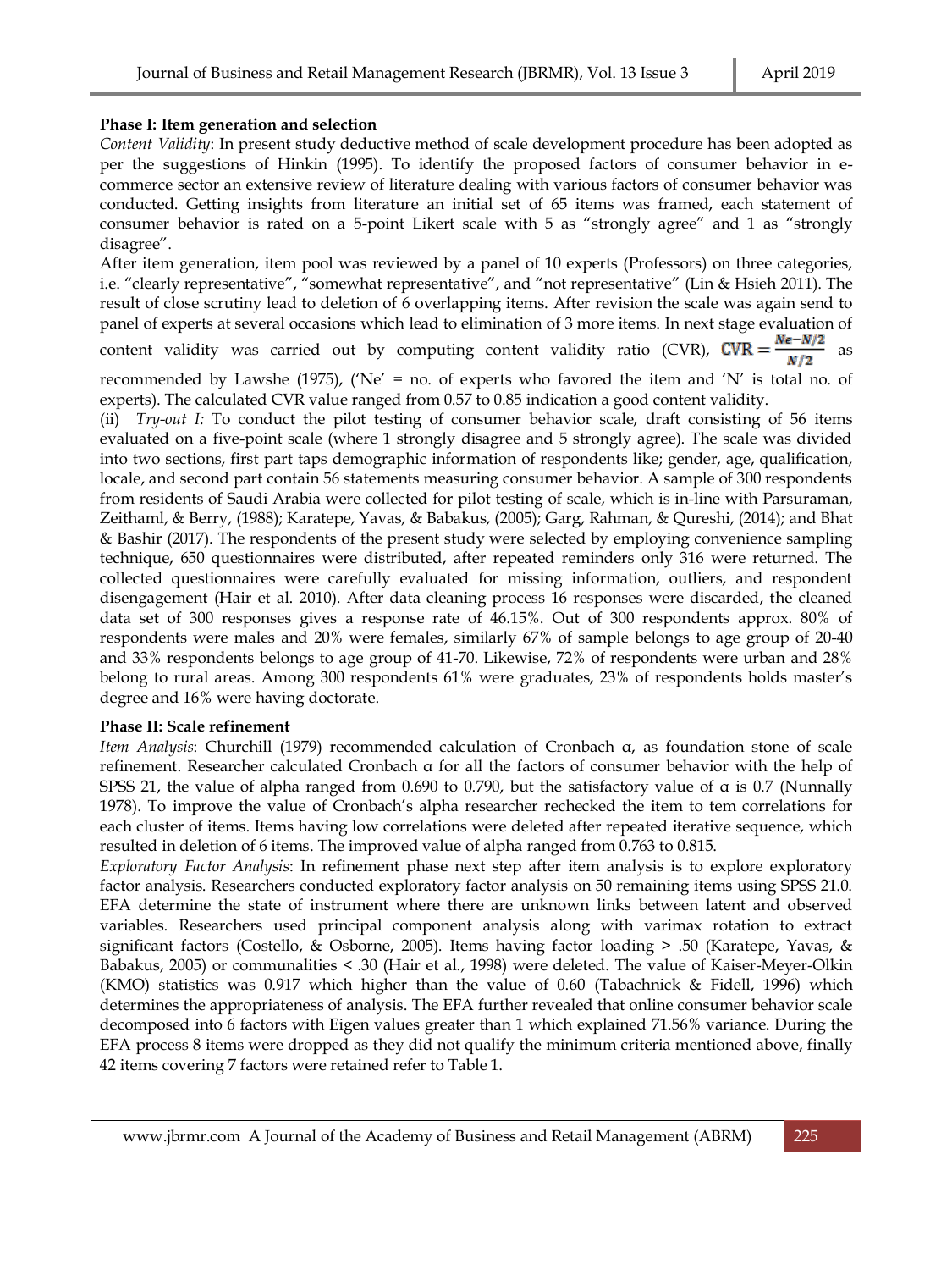| Items             | Web Atmosphere E-Retailer<br>Image | Attitude | Trust | Situational<br>Factors | Social Factors Cultural<br>Factors |
|-------------------|------------------------------------|----------|-------|------------------------|------------------------------------|
| $\overline{CB17}$ | .830                               |          |       |                        |                                    |
| CB14              | $.817\,$                           |          |       |                        |                                    |
| CB15              | $.814\,$                           |          |       |                        |                                    |
| CB16              | .763                               |          |       |                        |                                    |
| CB18              | .760                               |          |       |                        |                                    |
| CB19              | .747                               |          |       |                        |                                    |
| CB11              | .678                               |          |       |                        |                                    |
| CB21              | $.674\,$                           |          |       |                        |                                    |
| CB22              | .673                               |          |       |                        |                                    |
| CB13              | .649                               |          |       |                        |                                    |
| CB38              | .809                               |          |       |                        |                                    |
| CB37              | .790                               |          |       |                        |                                    |
| CB36              | .782                               |          |       |                        |                                    |
| CB39              | .717                               |          |       |                        |                                    |
| CB35              | .714                               |          |       |                        |                                    |
| $\mathrm{CB}34$   | .699                               |          |       |                        |                                    |
| CB31              | .694                               |          |       |                        |                                    |
| CB32              | .693                               |          |       |                        |                                    |
| $\overline{CB7}$  |                                    | .872     |       |                        |                                    |
| CB8               |                                    | .863     |       |                        |                                    |
| CB6               |                                    | .840     |       |                        |                                    |
| CB5               |                                    | .830     |       |                        |                                    |
| CB4               |                                    | .738     |       |                        |                                    |
| CB1               |                                    | .587     |       |                        |                                    |
| CB47              |                                    |          | .841  |                        |                                    |
| CB49              |                                    |          | .809  |                        |                                    |
| CB46              |                                    |          | .786  |                        |                                    |
| CB48              |                                    |          | .741  |                        |                                    |
| CB45              |                                    |          | .641  |                        |                                    |
| CB50              |                                    |          | .625  |                        |                                    |
| $\overline{CB27}$ |                                    |          |       | .875                   |                                    |
| CB29              |                                    |          |       | .846                   |                                    |
| CB26              |                                    |          |       | .821                   |                                    |
| CB28              |                                    |          |       | .809                   |                                    |
| CB30              |                                    |          |       | .586                   |                                    |
| CB40              |                                    |          |       |                        | .709                               |
| CB41              |                                    |          |       |                        | .688                               |
| CB42              |                                    |          |       |                        | .638                               |
| CB44              |                                    |          |       |                        | .567                               |
| CB25              |                                    |          |       |                        | .764                               |
| CB24              |                                    |          |       |                        | .760                               |
| CB23              |                                    |          |       |                        | .682                               |

Table 1: Rotated component matrix

*Confirmatory Factor Analysis*: In scale purification next stage after confirming factor structure is to purify the items using confirmatory factor analysis (CFA). According to Joreskog & Sorbom (2004) confirmatory factor analysis is a distinct case of structural equational modelling (SEM), also known as covariance structure model (McDonald, 1978).

To calculate the CFA, 2nd pilot survey was conducted on a fresh sample of 400 Saudi Nationals for 2nd pilot survey 850 questionnaires were distributed through convenience sampling method, out of 850 questionnaires only 410 questionnaires were returned. The responses were carefully checked for the missing information and incompleteness; 10 responses were dropped. Final data set comprised of 400 responses giving a response rate of 47%. Out of 400 respondents 40% respondents were students and rest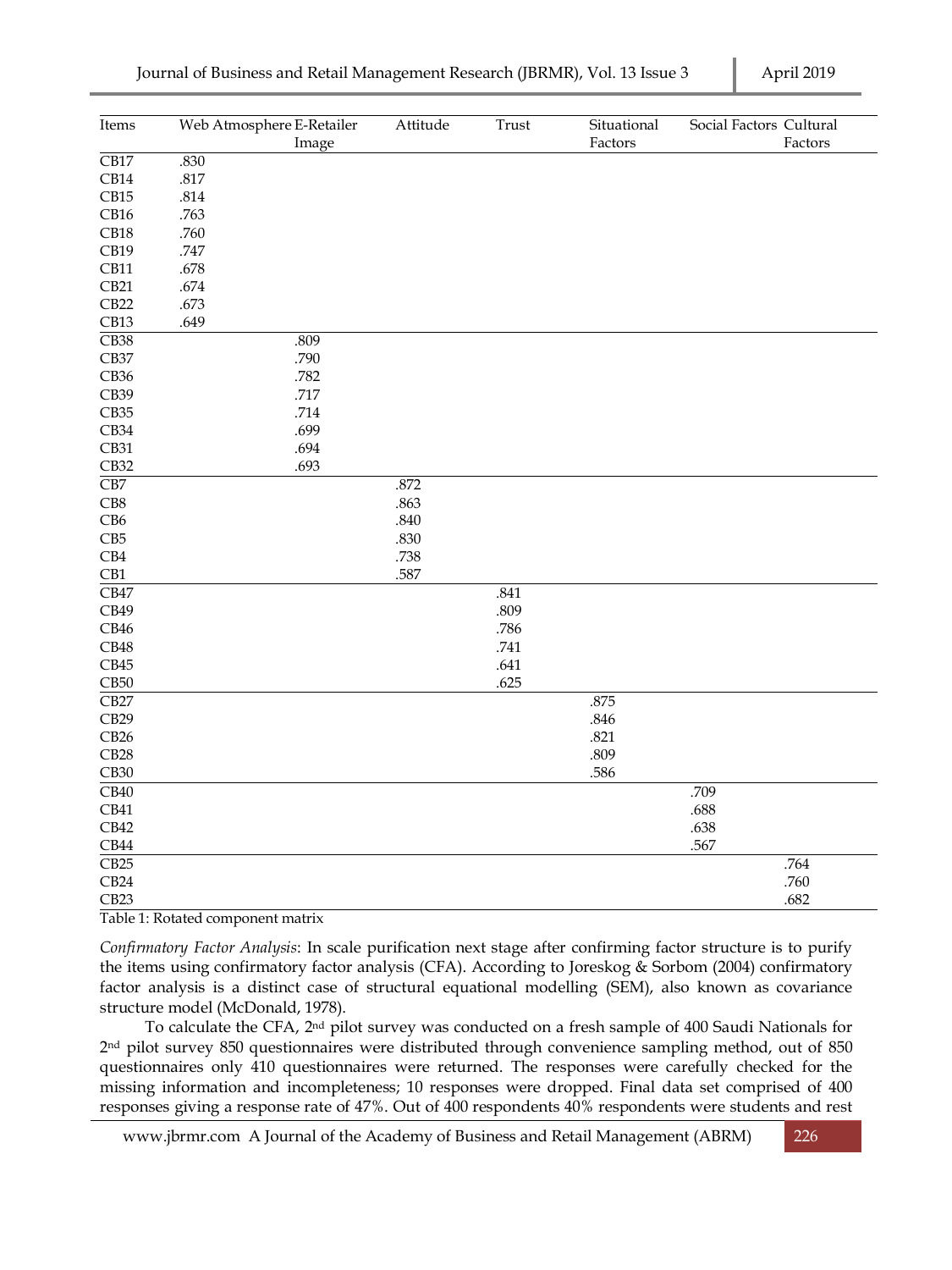were employees from different sectors, similarly 38% of respondents were females and 62% were males. 65% of respondents were from urban areas and 35% were from rural areas. Nearly 67% of respondents were graduates and 23% were having higher qualifications.

Various eminent researchers argue that the perfection of psychometric properties of an instrument depends on the reiteration of CFA (Bagozzi, 1980) and Arnold, & Reynolds, 2003). To test the stability of 35 items, 7 factor model CFA was conducted using AMOS 19.0. The initial indices of the model were CMIN/DF =  $3.067$ ; RMR =  $.084$ ; GFI =  $.861$ ; AGFI =  $.870$ ; CFI =  $.898$ ; and RMSEA = .072. The results revealed that indices of the model were close to threshold values. An inspection of the modification indices ranging from 4.0 to 90.7 required deletion of 7 items. Researcher used the modification indices, factor loading, subjective judgment, and expert opinion before deleting the items. After a number of iterations, the indices of the final CFA model with remaining 35 items (refer to Table 2) produced a good fit. The indices of final model were  $CMIN/DF = 2.705$ ;  $RMR = .081$ ; GFI = .906; AGFI = .911; CFI = .925; and RMSEA = .063 (Fig. 2).

| Items                                                                                         |                         |
|-----------------------------------------------------------------------------------------------|-------------------------|
| Are you aware of online shopping (CB7)                                                        |                         |
| Do you know that you can shop world class brands from home (CB 8)                             |                         |
| Do you know that you can shop from anywhere in the world from home (CB 6)                     | Attitude (ATT)          |
| Do you know online shopping prices are much less than traditional shopping (CB 5)             |                         |
| Easy Navigation in online websites makes it more convenient to shop (CB 14)                   |                         |
| Shopping websites equipped with audio assistant makes shopping easy. (CB 15)                  |                         |
| I feel delighted with color combination (attractiveness) of the website. (CB 16)              |                         |
| Video and 3D displays encourages online shopping. (CB 18)                                     | Web                     |
| Online shopping sites provides sufficient information of every product. (CB 19)               | Atmosphere              |
| Clarity of the website influences my decision of purchase. (CB 11)                            | (WA)                    |
| Speed of the shopping website improves my search among varied collection of products. (CB 21) |                         |
| I get motivated when my reference group prefers online shopping. (CB 40)                      |                         |
| I get convinced when my friends do shopping from online sites. (CB 41)                        | Social Factors          |
| I feel encouraged when my family members shop from online sites. (CB 42)                      | (SOCF)                  |
| I feel online products are in-line with my taste and social status. (CB 44)                   |                         |
| I feel online shopping is more convenient. (CB 27)                                            |                         |
| Online shopping has more variety of product available. (CB 29)                                | Situational             |
| I have sufficient knowledge of using internet shopping. (CB 26)                               | Factors (SITF)          |
| Online shopping is available 24x7. (CB 28)                                                    |                         |
| Do you think that individual's medical circumstances influence to shop online? (CB 30).       |                         |
| Online shopping provides a wide range of product selection. (CB 38)                           |                         |
| Online shopping sites delivers the product on time. (CB 37)                                   |                         |
| Online shopping sites provide beneficial offers/promotions/discounts. (CB 36)                 |                         |
| Loyalty programs of the e-retailer motivates for online shopping. (CB 39)                     |                         |
| Good customer support/service motivates me for online shopping. (CB 35)                       | E-Retailer              |
| Flexible payments systems attract me to shop online. (CB 34)                                  | Image (ERI)             |
| Shopping sites which preserves good return policy motivate me to shop online. (CB 31)         |                         |
| Product Quality is up-to the mark as shown on website. (CB 47)                                |                         |
| Products purchased online are safely delivered. (CB 49)                                       |                         |
| Online shopping sites provide competitive price. (CB 46)                                      | Trust (TRUST)           |
| I feel my personal information is kept confidential by online shopping sites. (CB 48)         |                         |
| My financial information is safe and secure with online shopping sites. (CB 45)               |                         |
| My cultural values influence my decision of buying online products. (CB 25)                   | <b>Cultural Factors</b> |
| I feel my language hurdles my decisions of online shopping. (CB 24)                           | (CULF)                  |
| Online shopping suits my customs and traditions. (CB 23)                                      |                         |
| Tabla 7: Itame ratainad in final ecala                                                        |                         |

Table 2: Items retained in final scale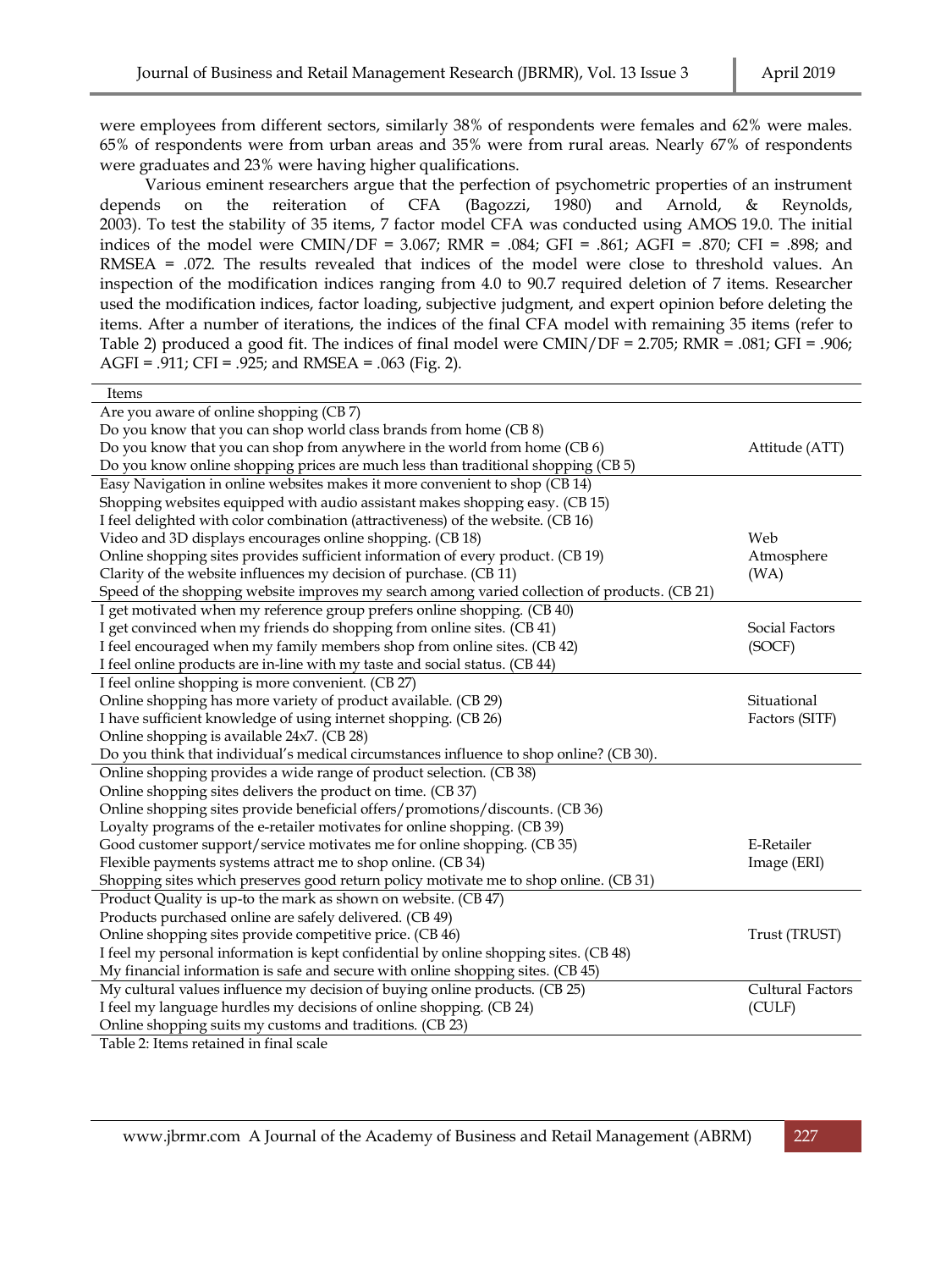

Fig. 2. Confirmatory Factor Analysis.

# **Phase III: Scale evaluation**

*Unidimensionality and reliability*: The results confirmed the unidimensionality of the constructs, as each statement is related with one and only one fundamental construct (Gerbing & Anderson 1988; and Bollen 1989). The value of composite reliability ranges from .86 to .92 Table 3 and value of Cronbach alpha ranges from .789 to .919, reflecting the internal consistency and good construct reliability (Nunnally & Bernstein 1994).

*Construct and discriminant validity*: As per suggestions of Hair et al. (1998) construct validity of an instrument can be established by measuring the average variance extracted of all factors of measurement model. All the factors measuring consumer behavior in present study possesses average variance extracted score greater than .50 which provides sufficient evidence of construct validity (Fornell & Larcker 1981).

Fornell and Larcker (1981) and Bove et al. (2009) stated that the discriminant validity of a construct can be established by comparing maximum shared variances (MSV which is actually square of correlation between two constructs), with average variance extracted (AVE) of each construct. The values of MSV was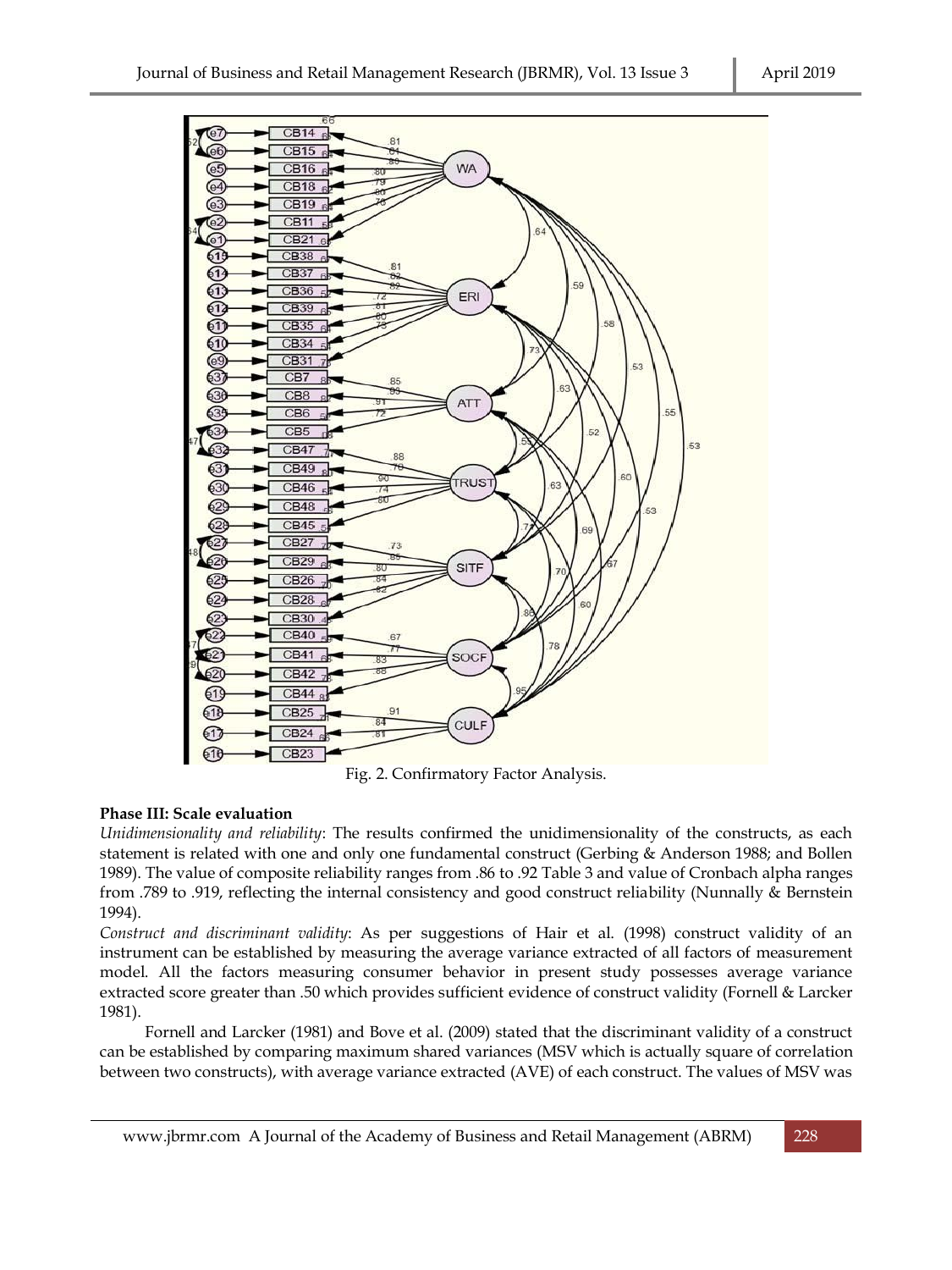| Domains                 | Factor Loading | Composite Reliability | Average Variance Extracted |
|-------------------------|----------------|-----------------------|----------------------------|
| Web Atmosphere          | $.81\,$        | 0.92                  | 0.63                       |
|                         | $.81\,$        |                       |                            |
|                         | $.80\,$        |                       |                            |
|                         | $.80\,$        |                       |                            |
|                         | .79            |                       |                            |
|                         | $.80\,$        |                       |                            |
|                         | .76            |                       |                            |
| E-Retailers Image       | $.81\,$        | 0.91                  | 0.62                       |
|                         | .82            |                       |                            |
|                         | $.82\,$        |                       |                            |
|                         | $.72\,$        |                       |                            |
|                         | $.81\,$        |                       |                            |
|                         | $.80\,$        |                       |                            |
|                         | .73            |                       |                            |
| Attitude                | $.85\,$        | $0.91\,$              | 0.73                       |
|                         | .93            |                       |                            |
|                         | $.91\,$        |                       |                            |
|                         | .72            |                       |                            |
| $\operatorname{Trust}$  | $.88\,$        | 0.90                  | 0.65                       |
|                         | $.70\,$        |                       |                            |
|                         | $.90\,$        |                       |                            |
|                         | $.74\,$        |                       |                            |
|                         | $.80\,$        |                       |                            |
| Situational Factors     | .73            | 0.90                  | 0.65                       |
|                         | .85            |                       |                            |
|                         | $.80\,$        |                       |                            |
|                         | $.84\,$        |                       |                            |
|                         | $.82\,$        |                       |                            |
| Social Factors          | $.67\,$        | $0.86\,$              | 0.62                       |
|                         | .77            |                       |                            |
|                         | $.83\,$        |                       |                            |
|                         | $.88\,$        |                       |                            |
| <b>Cultural Factors</b> | $.91\,$        | 0.88                  | 0.72                       |
|                         | $.84\,$        |                       |                            |
|                         | .81            |                       |                            |

found less than the AVE of different factors which gives evidence of good discriminant validity (Fornell & Larcker 1981; and Bove et al. 2009).

Table 3: Factor loading, composite reliability and average variance extracted (AVE).

#### **Discussion**

The study has adopted renowned and highly valid scale development procedures by Churchill (1979) and Hinkin (1995). A 35-item scale covering seven factors was developed which measures online consumer behavior (See Annexure 1). The analysis of the data across different samples reveals high internal consistency. Further the factor loading, composite reliability and discriminant validity of the instrument highlight the validity and reliability. The study has highlighted that among all the seven factors 'Web atmosphere' has emerged out to be one of the most significant factors. The importance of web atmosphere has been highlighted in some prior studies also (Aljukhadar & Senecal 2011) but this study is first of its kind in Saudi Arabian context. The study highlights that the second most important factor is the E-retailors image. Prior studies have also highlighted that is e-retailers image which covers company size and reputation can have considerable influence on the consumer behavior (Chen & Barnes 2007; Constantinides, 2004; Dennis, Merrilees, Jayawardhena, & Tiu Wright, 2009; Eurofood, 2000). The study highlights that the third factor which has a significant impact on the online consumer behavior is the consumer attitude. These findings are consistent with the findings of other studies (Bhattacherjee,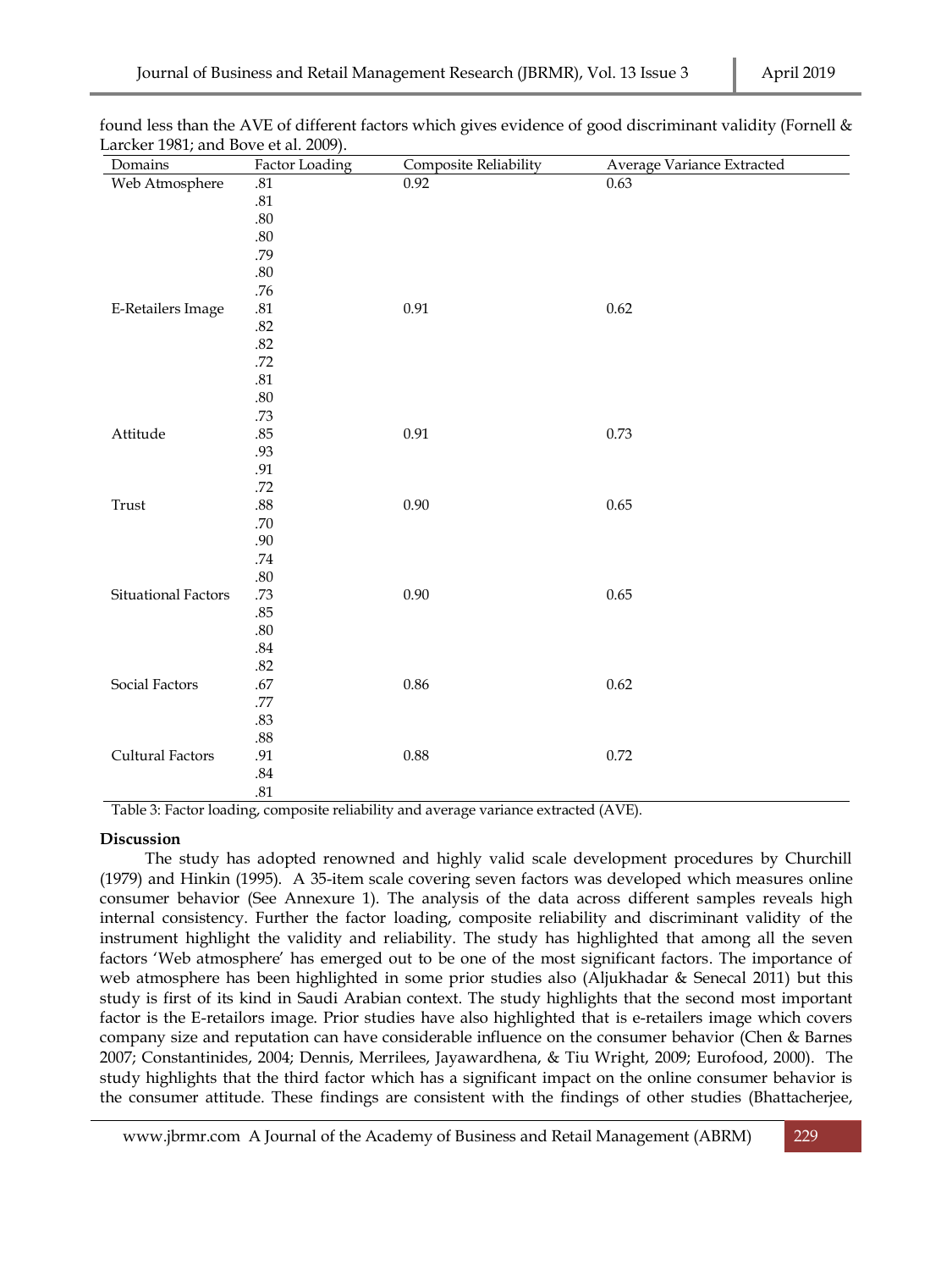2000; Bianchi & Andrews 2012; Chan, Cheung, Kwong, Limayem, & Zhu, 2003). The findings from this study has also highlighted that trust which includes disposition to trust, institution-based trust, trusting beliefs, and trusting intentions can have a significant influence on the online consumer behavior. Previous researchers have also highlighted the influence of trust on consumer behavior (McKnight, Choudhury, & Kacmar, 2002; Bianchi & Andrews 2012). The other factors highlighted include situational factors, social factors and cultural factors. Some of the previous studies have also highlighted the importance of these factors (Bianchi & Andrews 2012; Darley, et al., 2010) but not in the context of online consumer bhevaiour and in Saudi Arabian Context.

#### **Managerial Implications**

This study has implications both for academia and as well as the practitioners. The main contribution lies in bridging the gap between online and offline consumer buying behavior. The study contributes to the consumer behavior literature by developing a valid and reliable scale to measure online consumer behavior. The study measures online consumer behavior across various touch points. Findings of this study have several implications for the marketers of online marketplace platforms.

First, the study has highlighted that web atmosphere is one of the most import factors in online buying. Marketing managers need to design websites which are interactive and also take care of diverse needs of customers like payment, product specifications, reviews from previous customers and after sales services. The atmosphere in the website should be conducive and interactive enough for the customer because unlike offline shopping online shopping lacks that personal touch. Second, the scale developed in this study would be helpful in measuring E-retailors image. Marketers can take the help of this scale to judge the present and past perception of customers by taking pre and post responses from the customers.

Third, the study can help marketers to access the level of trust which consumers have in Ecommerce businesses. This will help them to analyze and access the discrepancies, thereby by channelizing the feedback they will be able to rectify the situation. Fourth, the scale will help marketers to maintain a positive image of their businesses in the eyes of its customers. Fifth, the study has also revealed that situational factors, social factors and even cultural factors do have an influence on the online consumer behavior.

#### **Limitation and scope for future research**

The scope of the study is restricted to Riyadh, the capital city of Saudi Arabia. Therefore, researcher doesn't claim generalization of the results. Further research should be conducted from other markets in Middle East to access the differences in the consumer behavior. Researchers can also conduct a future study in emerging and developed markets to aces the differences in consumer behavior.

Second, the various statistical tools used in this study are sample size specific, which means that results tend to fluctuate if a bigger sample is taken. Therefore, future research can be conducted involving a bigger sample to access the difference in the results, if any. Third, future researchers can also study other variables like consumer intention to purchase and the overall decision cycle of the purchase with special focus on the E-commerce.

*Annexure I*

| S | Statement                                                                  | SA | A |  | SD. |
|---|----------------------------------------------------------------------------|----|---|--|-----|
|   | Are you aware of online shopping                                           |    |   |  |     |
|   | Do you know that you can shop world class brands from home                 |    |   |  |     |
|   | Do you know that you can shop from anywhere in the world from home         |    |   |  |     |
|   | Do you know online shopping prices are much less than traditional shopping |    |   |  |     |
|   | Easy Navigation in online websites makes it more convenient to shop        |    |   |  |     |
|   | Shopping websites equipped with audio assistant makes shopping easy.       |    |   |  |     |
|   | I feel delighted with color combination (attractiveness) of the website    |    |   |  |     |
|   | Video and 3D displays encourages online shopping                           |    |   |  |     |
|   | Online shopping sites provides sufficient information of every product     |    |   |  |     |
|   | Clarity of the website influences my decision of purchase                  |    |   |  |     |
|   |                                                                            |    |   |  |     |

Online Consumer Behavior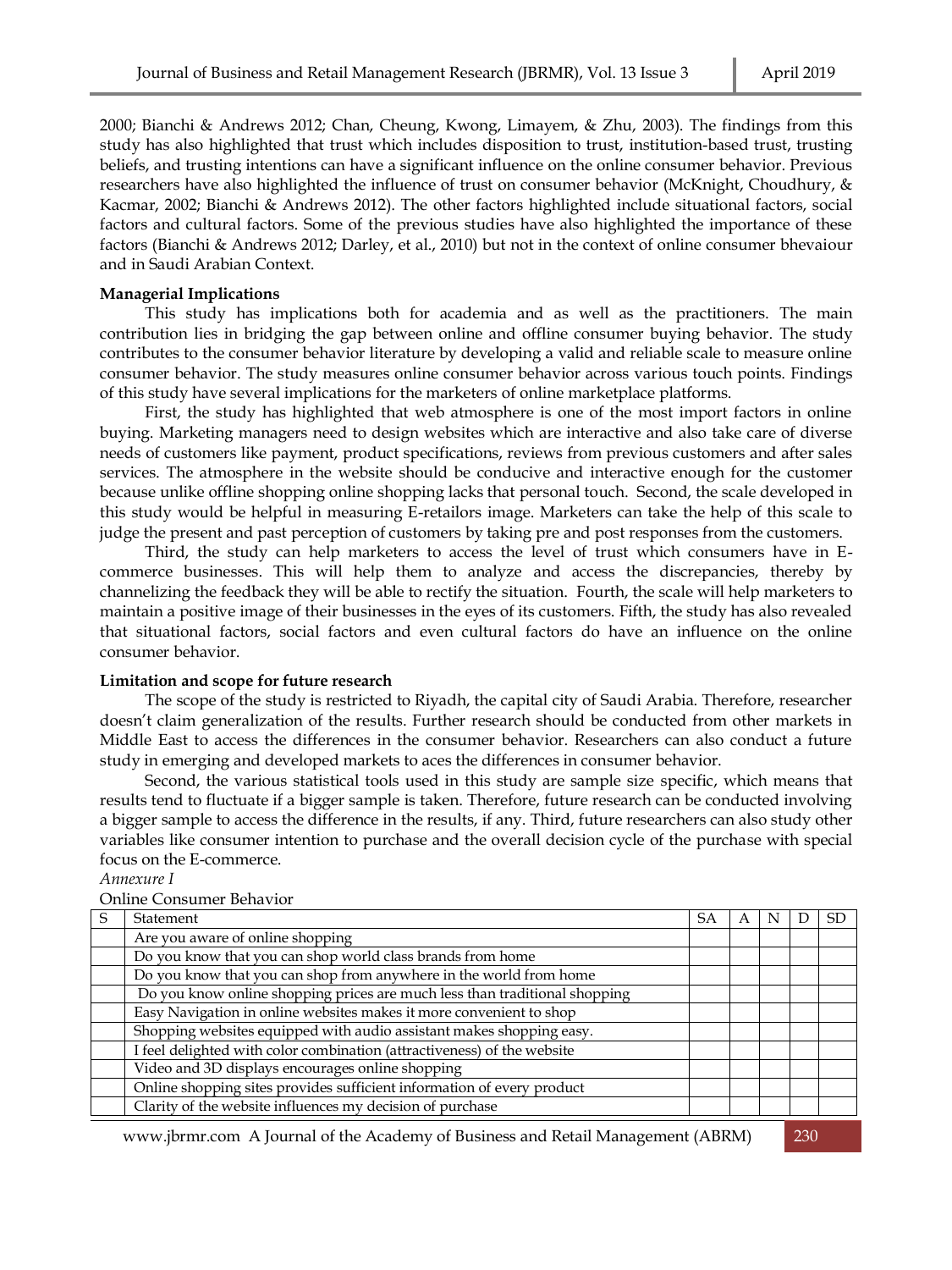| Speed of the shopping website improves my search among varied collection of   |  |  |
|-------------------------------------------------------------------------------|--|--|
| products                                                                      |  |  |
| I get motivated when my reference group prefers online shopping.              |  |  |
| I get convinced when my friends do shopping from online sites.                |  |  |
| I feel encouraged when my family members shop from online sites.              |  |  |
| I feel online products are in-line with my taste and social status            |  |  |
| I feel online shopping is more convenient                                     |  |  |
| Online shopping has more variety of product available                         |  |  |
| I have sufficient knowledge of using internet shopping                        |  |  |
| Online shopping is available 24x7.                                            |  |  |
| Do you think that individuals medical circumstances influence to shop online  |  |  |
| Online shopping provides a wide range of product selection.                   |  |  |
| Online shopping sites delivers the product on time.                           |  |  |
| Online shopping sites provide beneficial offers/promotions/discounts          |  |  |
| Loyalty programs of the e-retailer motivates for online shopping              |  |  |
| good customer support/service motivates me for online shopping                |  |  |
| Flexible payments systems attract me to shop online                           |  |  |
| Shopping sites which preserves good return policy motivate me to shop online  |  |  |
| Product Quality is up-to the mark as shown on website                         |  |  |
| Products purchased online are safely delivered.                               |  |  |
| Online shopping sites provide competitive price                               |  |  |
| I feel my personal information is kept confidential by online shopping sites. |  |  |
| My financial information is safe and secure with online shopping sites.       |  |  |
| My cultural values influence my decision of buying online products.           |  |  |
| I feel my language hurdles my decisions of online shopping.                   |  |  |
| Online shopping suits my customs and traditions.                              |  |  |

### **References**

- Aljukhadar, M., & Senecal, S. (2011). Segmenting the online consumer market. *Marketing intelligence & planning*, *29*(4), 421-435.
- Al-Maghrabi, T., Dennis, C., & Vaux Halliday, S. (2011). Antecedents of continuance intentions towards e-shopping: the case of Saudi Arabia. Journal of Enterprise Information Management, 24(1), 85-111.
- Anderson, J. C. & Gerbing, D. W. (1982). Some methods for respecifying measurement models to obtain unidimensional construct measurement. *Journal of Marketing Research, 19*(4), 453-461.
- Arnold, M. J. & Reynolds, K. E. (2003). Hedonic shopping motivations. *Journal of Retailing,79*(2) 77-95.
- Bagozzi, R. P. (1980). *Causal Models in Marketing*, Wiley, New York, NY.
- Bagozzi, R. P., Youjae, Y. & Lyne, W. P. (1991). Assessing construct validity in organizational research. *Administrative Science Quarterly, 36*(3), 421-458.
- Barber, W. & Badrew A. (1998) Culturability. The merging of culture and usability. *Proceedings of the 4th conference on human factors and the web*[. www.research.att.co/conf/hfweb/proceedings/barder/index.htm1998.](http://www.research.att.co/conf/hfweb/proceedings/barder/index.htm1998)
- Barnes, S. J., Bauer, H. H., Neumann, M. M., & Huber, F. (2007). Segmenting cyberspace: a customer typology for the internet. *European journal of marketing*, *41*(1/2), 71-93.
- Bettman, J. R. (1979). Memory factors in consumer choice: A review. The Journal of marketing, 37-53.
- Bhat, S. A. & Bashir, M. (2017). Measuring ICT orientation: Scale development & validation. *Education and Information Technologies.* doi: 10.1007/s10639-017-9656-4
- Bhattacherjee, A. (2000). Acceptance of e-commerce services: the case of electronic brokerages. *IEEE Transactions on systems, man, and cybernetics-Part A: Systems and humans*, *30*(4), 411-420.
- Bhattacherjee, A. (2001). Understanding information systems continuance: an expectation-confirmation model. *MIS Quarterly, 25*(3), 351-70.
- Bianchi, C., & Andrews, L. (2012). Risk, trust, and consumer online purchasing behaviour: a Chilean perspective. *International Marketing Review*, *29*(3), 253-275.
- Bollen, K. A. (1989). Structural equations with latent variables. New York: Wiley.
- Boulding, K.E. (1956), The Image, University of Michigan, Ann Arbor, MI.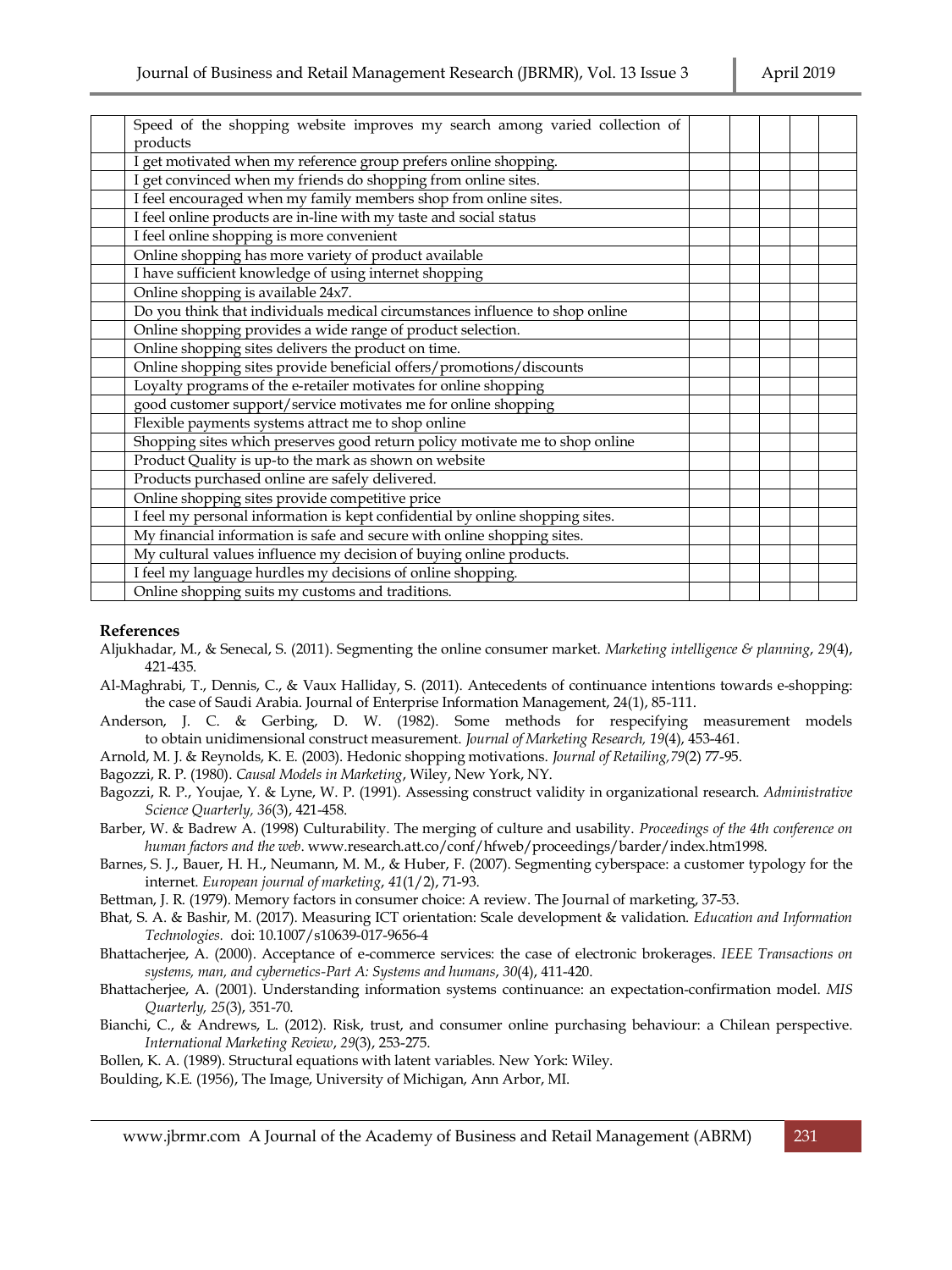- Bove, L. L., Pervan, S. J., Beatty, S. E., & Shiu, E. (2009). Service worker role in encouraging customer organizational citizenship behaviors. *Journal of Business Research, 62*(7), 698-705.
- Chan, G., Cheung, C., Kwong, T., Limayem, M., & Zhu, L. (2003). Online consumer behavior: a review and agenda for future research. *BLED 2003 Proceedings*, 43.
- Chau, P., Cole, M., Massey, A, P., & O'Keefe, R, M. (2002). Cultural differences in consumer's on-line behaviors. *Commun ACM, 45*(10), 38-143.
- Chen, Y. H., & Barnes, S. (2007). Initial trust and online buyer behaviour. *Industrial management & data systems*, *107*(1), 21-36.
- Cheung, C. M., & Lee, M. K. (2001). Trust in internet shopping: instrumental development and validation through classical and modern approaches. *Journal of Global Information Management*, *9*(3), 25-41.
- Cheung, C. M., Chan, G. W., & Limayem, M. (2005). A critical review of online consumer behavior: Empirical research. *Journal of electronic commerce in organizations*, *3*(4), 1.
- Childers, T. L., Carr, C. L., Peck, J., & Carson, S. (2001). Hedonic and utilitarian motivations for online retail shopping behavior. *Journal of retailing*, *77*(4), 511-535.
- Cho, J. (2006). The mechanism of trust and distrust formation and their relational outcomes. *Journal of retailing*, *82*(1), 25-35.
- Churchill, G. A. Jr (1979). A paradigm for developing better measures of marketing constructs. *Journal of Marketing Research, 16*(1), 64-73.
- Constantinides, E. (2004). Influencing the online consumer's behavior: The Web experience. *Internet research*, *14*(2), 111-126.
- Costello, A. B. & Osborne, J. W. (2005). Best practices in exploratory factor analysis: four recommendations for getting the most from your analysis. *Practical Assessment, Research and Evaluation,10*(7), 1-9
- Crego, E.T. Jr & Schiffrin, P.D. (1995), Customer-centered Reengineering: Remapping for Total Customer Value, Irwin, Burr Ridge, IL.
- Darley, W. K., Blankson, C., & Luethge, D. J. (2010). Toward an integrated framework for online consumer behavior and decision-making process: A review. *Psychology & marketing*, *27*(2), 94-116.
- Das, S., Echambadi, R., McCardle, M., & Luckett, M. (2003). The effect of interpersonal trust needs for cognition, and social loneliness on shopping, information seeking and surfing on the web. *Marketing Letters*, *14*(3), 185-202.
- Dash, S., & Saji, K. B. (2008). The role of consumer self-efficacy and website social-presence in customers' adoption of B2C online shopping: an empirical study in the Indian context. *Journal of international consumer marketing*, *20*(2), 33-48.
- Davis, L., Wang, S., & Lindridge, A. (2008). Culture influences on emotional responses to on-line store atmospheric cues. *Journal of Business Research*, *61*(8), 806-812.
- Demangeot, C., & Broderick, A. J. (2007). Conceptualising consumer behaviour in online shopping environments. *International Journal of Retail & Distribution Management*, *35*(11), 878-894.
- Dennis, C., Merrilees, B., Jayawardhena, C., & Tiu Wright, L. (2009). E-consumer behaviour. *European journal of Marketing*, *43*(9/10), 1121-1139.
- Engel, J. F., Blackwell, R. D. & Miniard, P. W. (2001). *Consumer Behavior*, The Dryden Press Series in Marketing.
- Evanschitzky, H., Iyer, G. R., Hesse, J. & Ahlert, D. (2004). E-satisfaction: a re-examination. *Journal of Retailing, 80*(3), 239-47.
- Falk, T., Schepers, J., Hammerschmidt, M., & Bauer, H. H. (2007). Identifying cross-channel dissynergies for multichannel service providers. *Journal of Service Research*, *10*(2), 143-160.
- Fishbein, M., & Ajzen, I. (1975). Belief, attitude, intention and behavior: An introduction to theory and research.
- Folkes, V. S. (1988). Recent attribution research in consumer behavior: A review and new directions. Journal of consumer research, 14(4), 548-565.
- Fornell, C., & Larcker, D. F. (1981). Evaluating structural equation models with unobservable variables and measurement error. Journal of Marketing Research, 18(1), 39–50.
- Fung, R., & Lee, M. (1999). EC-trust (trust in electronic commerce): exploring the antecedent factors. *AMCIS 1999 Proceedings*, 179.
- Garg, R., Rahman, Z., & Qureshi, M. N. (2014). Measuring customer experience in banks: scale development and validation. *Journal of Modelling in Management*, *9*(1), 87-117.
- Gerbing, D. W., & Anderson, J. C. (1988). An updated paradigm for scale development incorporating unidimensionality and its assessment. *Journal of Marketing Research, 25*, 186–192.
- Goldsmith, R. E. & Bridges, E. (2000). E-Tailing VS Retailing: Using Attitudes to Predict Online Buying Behavior. *Quarterly Journal of Electronic Commerce, 1*(3), 245-253.
	- [www.jbrmr.com](http://www.jbrmr.com/) A Journal of the Academy of Business and Retail Management (ABRM) 232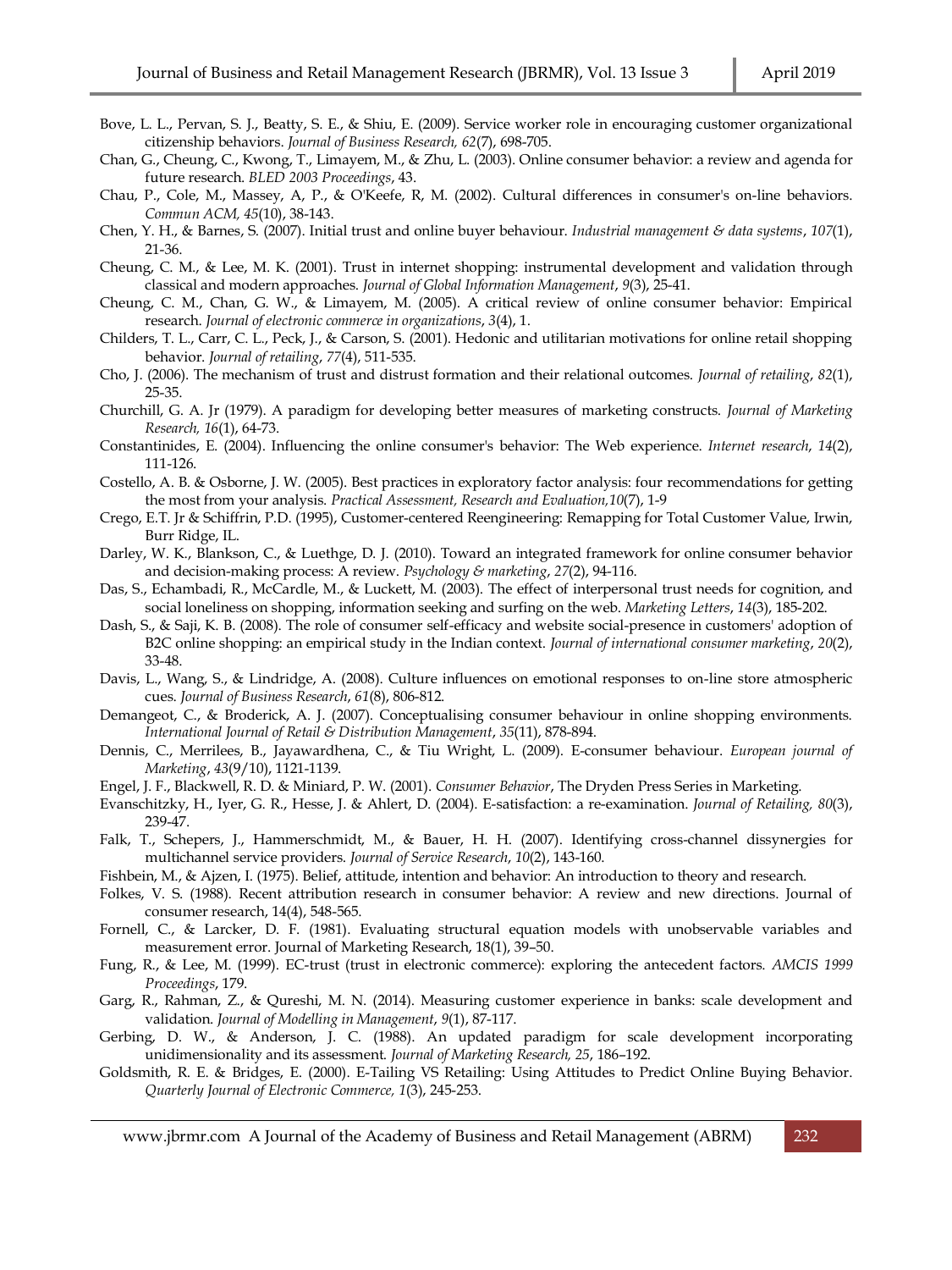- Hair, J. F., Anderson, R. E., Tatham, R. L. & Black, W. C. (1998). *Multivariate Data Analysis*, 5th ed., Prentice-Hall, Englewood Cliffs, NJ.
- Hair, J. F., Black, W. C., Babin, B. J., & Anderson, R. E. (2010). *Multivariate data analysis – A global perspective* (7th ed.). Upper Saddle River: Pearson Prentice Hall.
- Hansen, T. (2008). Consumer values, the theory of planned behaviour and online grocery shopping. *International Journal of Consumer Studies*, *32*(2), 128-137.
- Hinkin, T. R. (1995). A brief tutorial on the development of measures for use in survey questionnaires. *Organizational Research Methods, 1*(1), 104–121.
- Hofstede, F. T., Steenkamp, J. B. E., & Wedel, M. (1999). International market segmentation based on consumerproduct relations. *Journal of Marketing Research*, 1-17.
- Jarvenpaa, S. L., Tractinsky, N., & Vitale, M. (2000). Consumer trust in an Internet store. *Information technology and management*, *1*(1-2), 45-71.
- Jiang, P., Jones, D. B., & Javie, S. (2008). How third‐party certification programs relate to consumer trust in online transactions: An exploratory study. *Psychology & Marketing*, *25*(9), 839-858.
- Joreskog, K. G. & Sorbom, D. (2004). LISREL 8.7, Scientific Software International Inc., Chicago, IL.
- Kang, H., Hahn, M., Fortin, D. R., Hyun, Y. J., & Eom, Y. (2006). Effects of perceived behavioral control on the consumer usage intention of e‐coupons. *Psychology & Marketing*, *23*(10), 841-864.
- Karatepe, O. M., Yavas, U. & Babakus, E. (2005). Measuring service quality of banks: scale development and validation. *Journal of Retailing and Consumer Services, 12*(5), 373-383.
- Karatepe, O. M., Yavas, U. & Babakus, E. (2005). Measuring service quality of banks: scale development and validation. *Journal of Retailing and Consumer Services, 12*(5), 373-383.
- Keen, C., Ruyter, K. D., Wetzels, M., & Feinberg, R. (2000). An empirical analysis of consumer preferences regarding alternative service delivery modes in emerging electronic service markets. *Quarterly Journal of Electronic Commerce*, *1*(1), 31-47.
- Khan, M. M., Asad, H. & Mehboob, I. (2017). Investigating the consumer behavior for halal endorsed products: Case of an emerging Muslim market. *Journal of Islamic Marketing*, *8*(4), 625-641.
- Kim, J. H., Kim, M. & Kandampully, J. (2009). Buying environment characteristics in the context of e-service. *European Journal of Marketing, 43*(9/10), 1188-204.
- Kim, J., Yang, K. & Yong Kim, B. (2013). Online retailer reputation and consumer response: examining cross cultural differences. *International Journal of Retail & Distribution Management*, *41*(9), 688-705.
- Kim, M. & Lennon, S. (2008). The effects of visual and verbal information on attitudes and purchase intentions in Internet shopping. *Psychology & Marketing, 25*, 146–178.
- Koernig, S. K. (2003). E‐scapes: The electronic physical environment and service tangibility. *Psychology & Marketing*, *20*(2), 151-167.
- Korgaonkar, P., Silverblatt, R. & Girard, T. (2006). Online retailing, product classifications, and consumer preferences. *Internet Research*, *16*(3), 267-288.
- Lawshe, C. H. (1975). A quantitative approach to content validity. *Personnel psychology*, *28*(4), 563-575.
- Lee, J., Kim, J., & Moon, J. Y. (2000, April). What makes Internet users visit cyber stores again? Key design factors for customer loyalty. In *Proceedings of the SIGCHI conference on Human Factors in Computing Systems* (pp. 305-312). ACM.
- Lee, M. K., & Turban, E. (2001). A trust model for consumer internet shopping. *International Journal of electronic commerce*, *6*(1), 75-91.
- Liang, T. P., & Lai, H. J. (2002). Effect of store design on consumer purchases: an empirical study of on-line bookstores. *Information & Management*, *39*(6), 431-444.
- Lim, H., & Dubinsky, A. J. (2005). The theory of planned behavior in e‐commerce: Making a case for interdependencies between salient beliefs. *Psychology & Marketing*, *22*(10), 833-855.
- Mazaheri, E., Richard, M. -O., & Laroche, M. (2011). Online consumer behavior: Comparing North American and Chinese website visitors. *Journal of Business Research, 64*(9), 958–965.
- McDonald, R. P. (1978). A simple comprehensive model for the analysis of covariance structures. *British Journal of Mathematical and Statistical Psychology, 31*(1), 59-72.
- McKnight, D. H., Choudhury, V. & Kacmar, C. (2002). Developing and validating trust measures for e-commerce: An integrative typology. *Information systems research*, *13*(3), 334-359.
- Menon, S., & Kahn, B. (2002). Cross-category effects of induced arousal and pleasure on the Internet shopping experience. *Journal of retailing*, *78*(1), 31-40.

Nunnally, J. C. & Bernstein, I. H. (1994). *Psychometric Theory*, 3rd ed., McGraw-Hill, New York, NY.

Nunnally, J. C. (1978). *Psychometric theory*. New York: McGraw-Hill.